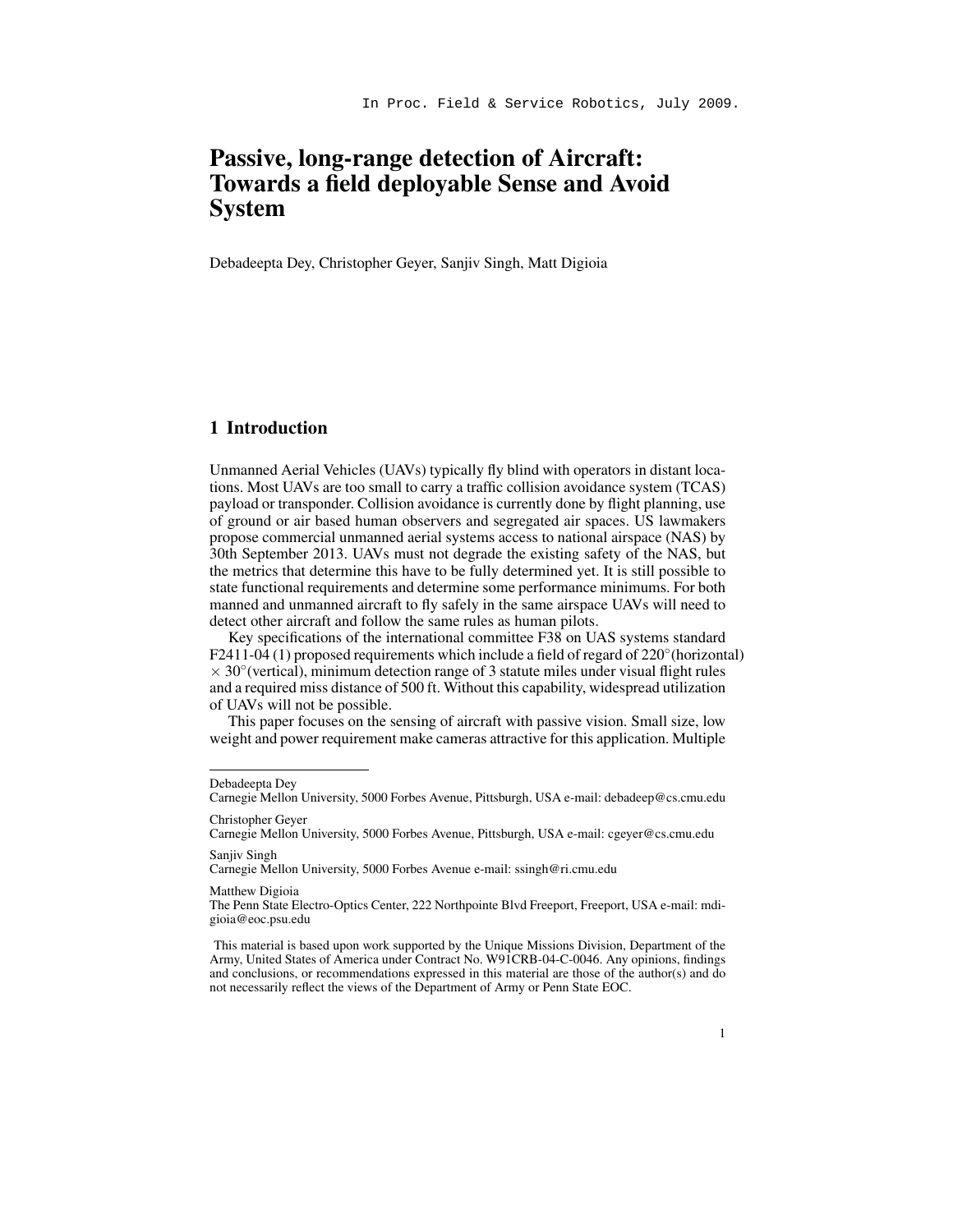

Fig. 1 Selection of  $11 \times 11$ subwindows showing the image of the Piper Archer II which was used as the intruder aircraft for collecting imagery, at a range of 1.5 miles. The camera and lens used had 0.41 milliradian/pixel resolution and a field of view of  $30^{\circ}$ (H)  $\times$  21 $\textdegree$ (V).

cameras can be used to cover the wide field-of-regard. A typical image of an aircraft at a range of 3 miles is a few pixels in diameter. Fig.1 shows a 11*x*11 window around the image of the intruder aircraft at various ranges. Part of the challenge in detecting aircraft in such a wide field of regard reliably is the low signal to background ratio. Active sensors like radar are not feasible because of their prohibitive power and size requirements (2) for UAVs. Passive vision provides a low cost, low power solution albeit at the cost of a relatively high false positive rate. Using an approach based on morphological filters augmented with a trained classifier we have been able to obtain 98% detection rate out to 5 statute miles and a false positive rate of 1 every 50 frames.

In section 2 the related work in sense and avoid systems is outlined. In section 3 we discuss the details of the vision based aircraft detection algorithm. In section 4 we outline our efforts to collect imagery of flying aircraft. and details about the result of our algorithm on the corpus of real ground truthed imagery of aircraft. Finally in section 5 we discuss the path forward towards a field deployable sense and avoid system.

### 2 Related Work

Utt et al. (20) describe a fielded vision-based sensory and perception system. Mc-Candless (14) proposes an optical flow method for detecting moving aircraft. The use of morphological filtering is popular in computer vision based sense and avoid systems (11; 4). This approach generates a significant number of false positives. Petridis et al. use AdaBoost (17) to detect aircraft in low resolution imagery. Track-Before-Detect (TBD) (9) is an approach used mainly on infrared imagery. Defence Research Associates have implemented a vision based sense and avoid system on a Predator UAV system (13).

Efforts to directly model the range of atmospheric conditions under VFR remain untouched. A field deployable sense and avoid system must be able to operate in a variety of atmospheric conditions including fog, haze and directly against the glare of the sun. The operation of the system must not degrade beyond an acceptable level under all these conditions. We have developed an image formation model which ac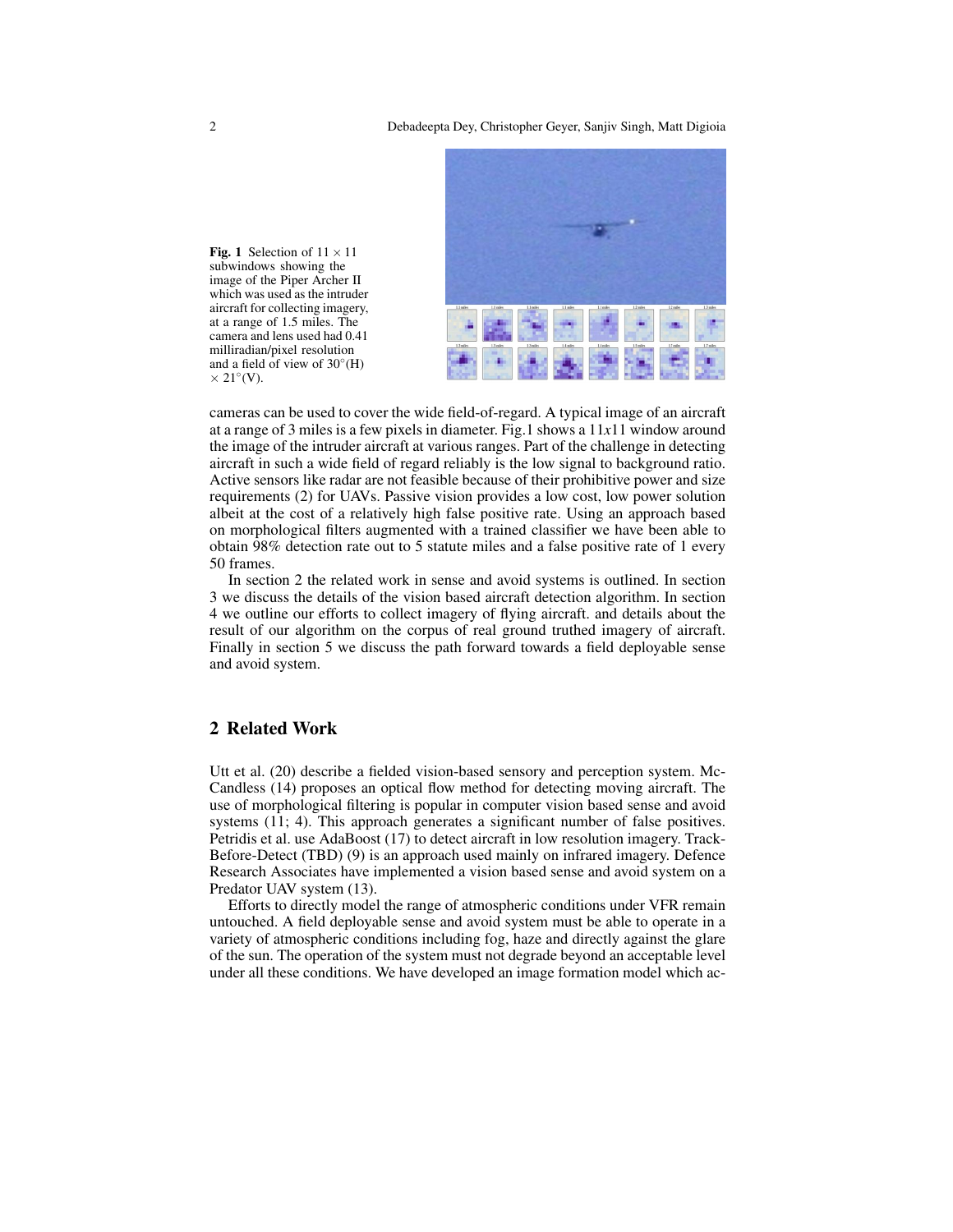Passive, long-range detection of Aircraft 3



counts for the various atmospheric conditions. We used this model to predict the signal to background ratio of the image of the aircraft. The image formation model is described in detail in (12). The model also allows the determination of the suitability of any sensor combination before using the sensor and also to determine the minimum derived resolution for achieving a specified performance. The performance of the image formation model has been validated by the vast corpus of real imagery of flying aircraft that we collected during the course of this project.

#### *2.1 Requirements*

The range requirements of an aircraft detection system are influenced by two main factors: regulations developed by the FAA and the maneuvering capabilities of the UAV.

Duke et al.(6) and Schaeffer et al.(18) outline core competencies needed by a human equivalent system. The human equivalence mandated by OSD (15) and ACC (7) require vehicles to avoid non-cooperative vehicles without such systems. Shakernia et al. (19) leverage work of Utt et al. (20) on using maneuvers to reduce the intrinsic uncertainty about range when using an image based detector.

In order to decide the range requirements of the system we opted for a collision avoidance system by Frazzoli et al. (10) that enables an UAV to aggressively maneuver without breaching its envelope. Further details are in (12).

# 3 Approach

We experimented with a number of different approaches to detecting small targets with low signal to background ratios with an emphasis on methods that have both high detection rates and low computational complexity.

We have developed a multi-stage method that starts with a large number of candidates and winnows these down. We start with a morphological filter that looks for high contrast regions in the image that are most likely to be aircraft. Next we use a classifier that has been trained on positive and negative examples and finally we track the candidates over time to remove false positives. Below we discuss each "stage" of detection in detail.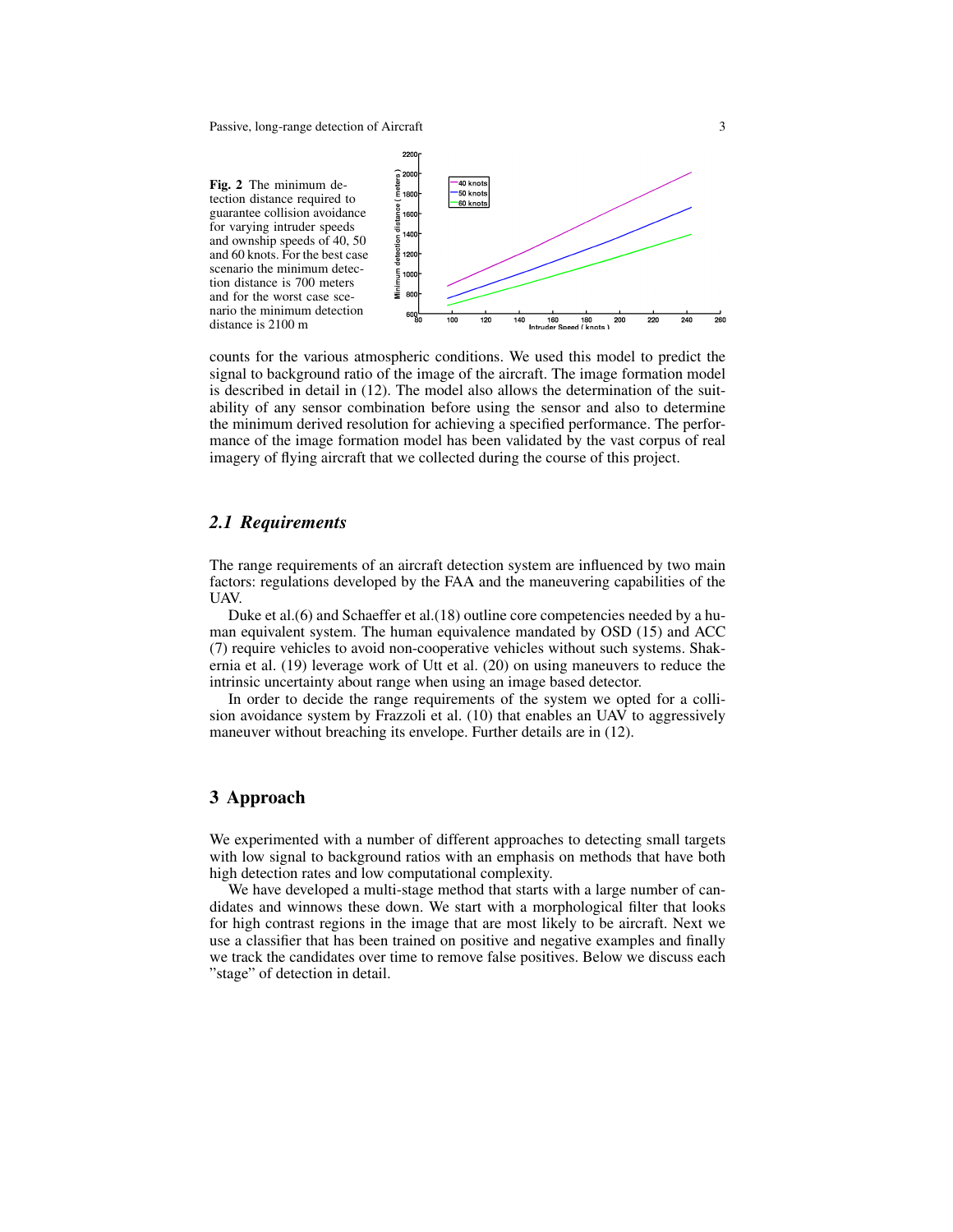#### *3.1 Stage 1: Morphological Filtering*

In the first stage, we apply a morphological filter that detects deviations from the background intensity. We use two types, one favors dark targets against lighter backgrounds (positive), and the other favors light targets against darker backgrounds (negative). The positive morphological filter takes the form:

$$
\mathcal{M}^+(x,y) = \mathcal{I}(x,y) - \max\{\max_{|i| \le w} \min_{|j| \le w} \rangle (x+i+j,y),
$$
  
\n
$$
\max_{|i| \le w} \min_{|j| \le w} \mathcal{I}(x,y+i+j)\}
$$
\n(1)

As long as no  $2w + 1$  sub-window (we used  $w = 2$ ) contains all target pixels (higher intensity) and no background pixels (lower intensity), then all sub-windows will contain at least one (darker) background pixel. Since the background could be noisy, the max's have the effect of finding a conservative greatest lower-bound for the background intensity. The difference, then, yields an estimate of the difference between signal and background for the pixel. The negative morphological filter,  $\mathcal{M}^-$ , swaps min's for max's, and negates the expression. From  $\mathcal{M}^+$  we choose the top  $n_+$  pixels above a threshold  $T_+$ , while suppressing local non-maxima, and construct a list of detections. We do the same for  $\mathcal{M}^-$ . Fig.3 shows an example aircraft image and the result of the morphological filtering on the example image.



Fig. 3: The image on the left shows part of the image of the Piper Archer II at a range of 2.87 miles. The image on the right shows the result of the morphological operation of the left image in Stage 1 of the processing pipeline. The dark aircraft image shows up as bright white spot.

#### *3.2 Stage 2: Construction of a Shape Descriptor*

For each detection we fit a Gaussian function to its  $(2r+1) \times (2r+1)$  sub-window (we settled on  $r = 7$ ) and construct a shape descriptor for the detection. Through trial and error we found a descriptor that was a good discriminator in test sequences. The descriptor encodes the parameters of the fitted Gaussian, as well as statistics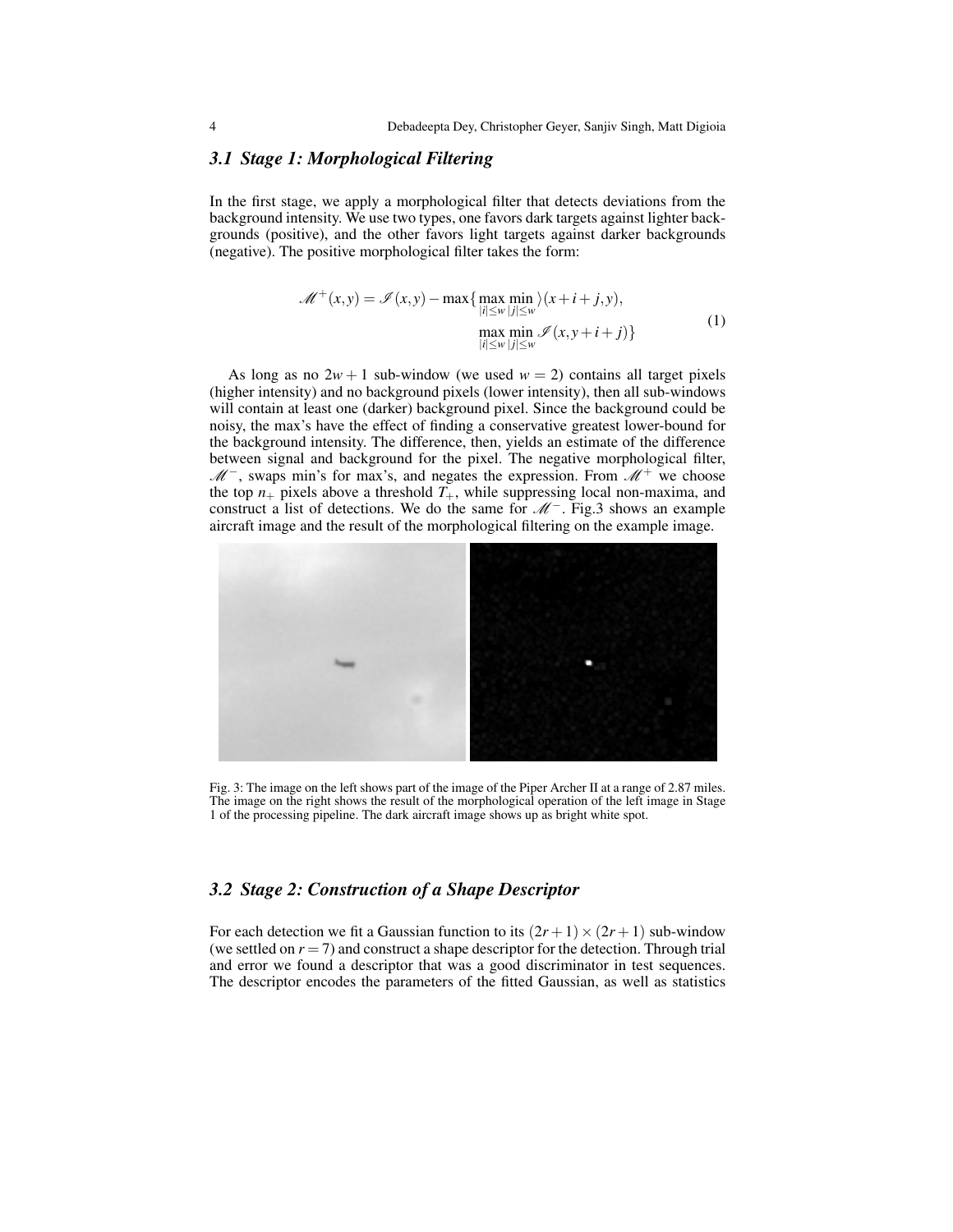

Fig. 4: The image on the left shows an image of the aircraft at 2.87 miles. The figure on the right shows the two dimensional Gaussian function fitted on the  $15 \times 15$  subwindow centered on the image of the aircraft in the right image in Stage 2 of the processing pipeline.

computed from the residual image. We use an axis-aligned Gaussian, parameterized as follows:

$$
\mathscr{G}(x, y; \sigma_x, \sigma_y, b, s) = b + \frac{s}{2\pi\sigma_x\sigma_y} e^{-\frac{x^2}{2\sigma_x^2} - \frac{y^2}{2\sigma_y^2}}
$$
(2)

We center the Gaussian at the the pixel with the largest absolute deviation from the window's mean intensity. We use gradient descent to minimize the sum of square errors between the input sub-window and  $\mathscr{G}(\cdot;\xi)$ , minimizing over  $\xi = (\sigma_x, \sigma_y, b, s)$ . To do this efficiently, we avoid repeated calls to the exponential function by precomputing both a set of template  $\mathscr G$ 's over a range of  $\sigma_x$  and  $\sigma_y$  pairs, with  $(b, s)$  =  $(0,1)$ , and a set of finite difference approximations to the partial derivatives of  $\mathscr G$ with respect to  $\sigma_x$  and  $\sigma_y$ . Fig.4 shows an example aircraft image and the fitted two dimensional Gaussian window centered on the image of the aircraft.

Using the best fitting Gaussian  $\mathscr{G}^*$ , we compute a shape descriptor from the residual difference between the input image and  $\mathscr{G}^*$  in upper-left (UL), upper-right (UR), lower-left (LL), lower-right (LL), and center (C) regions. We construct both positive and negative half-sign sums. For example:

$$
S_{\text{UL}}^{+} = \sum_{1 \leq x \leq w \atop 1 \leq y \leq w} \max\left[0, \mathcal{G}^*(x, y) - \mathcal{I}(x, y)\right]
$$

$$
\dots
$$

$$
S_{\text{C}}^{-} = -\sum_{\substack{w/2 < x < 3w/2 \\ w/2 < x < 3w/2}} \min\left[0, \mathcal{G}^*(x, y) - \mathcal{I}(x, y)\right]
$$

Then, we construct min's and max's of positive and negative half-sign sums, e.g.,  $S_{\text{max}}^+$  = max  $(S_{\text{UL}}^+$ , ..., $S_{\text{C}}^+$ ), and for each statistic we take its log normalized by the  $B_{\text{max}} = \text{max} \left( B_{\text{UL}}, \ldots, B_{\text{C}} \right)$ , and for each statistic we take its log normalized by the background intensity *b*, e.g.,  $s_{\text{max}}^+ = \log \left( S_{\text{max}}^+ / b \right)$ . We also compute the estimated signal to background ratio:

$$
SBR = \frac{|b| + |s|/2\pi\sigma_x\sigma_y}{|b|} \tag{3}
$$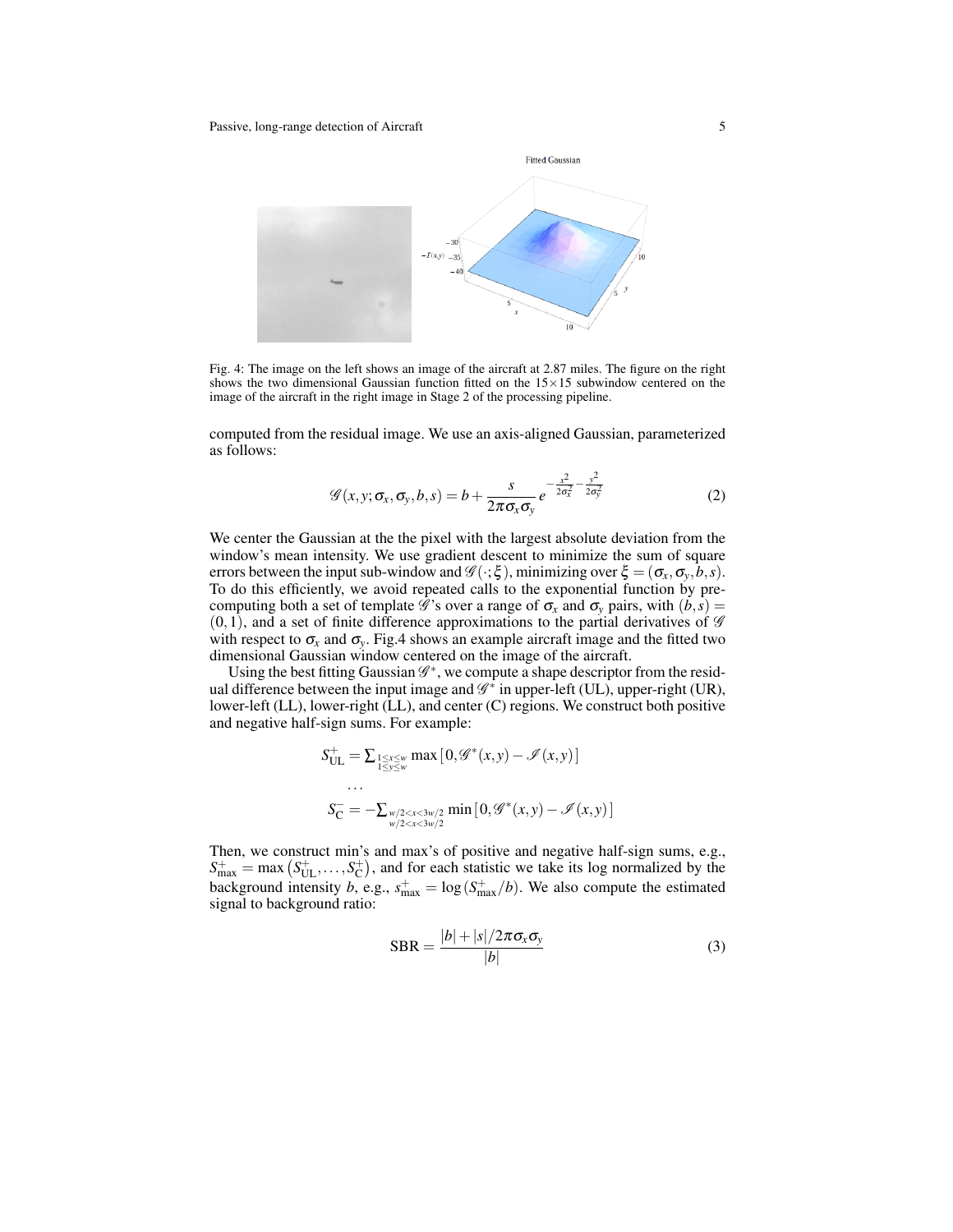Finally, the shape descriptor we use is:

$$
\mathbf{d} = (b, s, \sigma_x, \sigma_y, \text{SBR}, s_{\min}^+, s_{\max}^+, s_{\min}^-, s_{\max}^-, s_{\max}^-, s_{\text{UL}}^+, s_{\text{UL}}^+, s_{\text{LL}}^+, s_{\text{LL}}^+, s_{\text{LR}}^+, s_{\text{UL}}^-, s_{\text{LR}}^-, s_{\text{CL}}^-)
$$

We associate this 19-dimensional vector with each detection.

#### *3.3 Stage 3: SVM-based Classification of Potential Targets*

The next stage of the algorithm is to pass the computed descriptor f for each detection through a *support vector machine* (SVM) (5). We trained the SVM using shape descriptors computed for positive and negative examples taken from a sequence of hand-labeled images. For negative examples we used the false negatives produced by the morphological filter. We used OpenCV's (3) implementation of an SVM (3), and chose to use radial basis functions for the classifier.

OpenCV's SVM implementation returns a hard classification: positive or negative depending on the sign of a summation, e.g.  $y = sign x$ , where  $x = \sum_i f_i(\mathbf{d})$ . We want to associate a probability with each detection, so as to make them comparable, and so we modified the implementation to use the value of *x* to estimate the probability that the detection is from a true target. During training we construct empirical densities of *x* for positive  $(p_x^+)$  and negative  $(p_x^-)$  classes using a mixture of Gaussians, and store a log-likelihood ratio function  $\ell(x) = \log p_x^+ / p_x^-$  in a look-up table keyed on *x*. We choose the kernel bandwidth just large enough to make the odds monotonic in *x*. We keep only those detections whose odds exceed a minimum value of  $p_{\text{min}}$ .

#### *3.4 Stage 4: Tracking*

The purpose of this stage is to track detections over time, associating detections to a list of tracked targets. Since many of the false positives are intermittent, we also use tracking to reduce the false positive rate. We arrived at a simple procedure for target tracking that provides a full screen tracking system for high definition imagery.

First, we always maintain a list of targets, and in steady state, it is the job of the tracker to associate to every existing target a detection. With any remaining detections, it also decides whether to create new targets.

For each existing target we consider a set of candidate detections, which are chosen from a wide search area around the predicted position of the target. For each potential matching detection, we evaluate the likelihood that the target and detection are associated given their respective descriptors.

Then, given a list of the likelihoods for the possible pairings we construct a graph with a node for each target and each detection, and edges between possible pairings, where the weights are the log likelihoods of pairings.

We construct a cost matrix, whose rows correspond to targets, columns to detections, and entries are the log likelihoods of the potential pairing, with −∞ given to non-candidate pairings. The goal is to choose entries from the matrix, no more than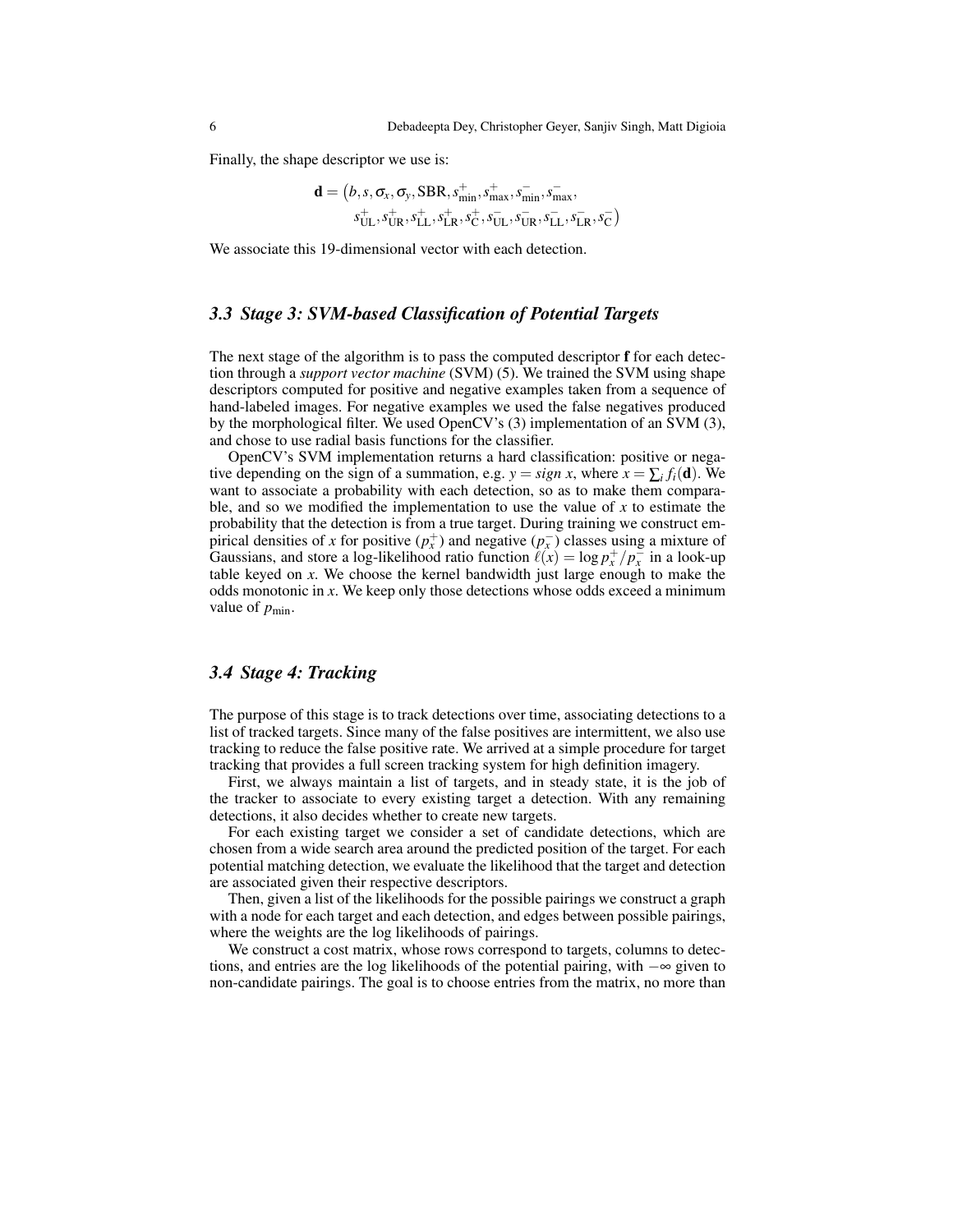

one from every row and no more than one from every column such that the sum of probabilities is a maximum. We use the Hungarian algorithm (16) to find this matching. For the number of targets we typically have, usually less than 200, this computation can be computed in less than 8 milliseconds.

#### 4 Data Collection and Results

Collaborating with the Penn State Electro-Optics Center (EOC), we collected ground to air imagery of aircraft with ten different camera/lens combinations. Four different infra-red cameras were also used to acquire imagery. The EOCs Payload Development Center, a comprehensive aerial systems integration lab (located on the field at the Jimmy Stewart Airport, Indiana, PA), was utilized to provide hardware, testing and technical support, and flight operations.

We tracked a Piper Archer II flying in the air from the ground with cameras mounted on pan tilt unit and synchronised with the geolocation of the aircraft so that it always remained in field of view of the cameras.

In Fig.5 we show the pattern the intruder aircraft flew as we gathered imagery. Till date we have collected 2.5 terabytes of imagery of which in 2 terabytes the position of the aircraft has been picked out manually for ground truth purposes. This corpus of real imagery has been used to analyze the performance of our algorithm.

We evaluated the performance of each stage of the algorithm using receiver operator characteristic curves (ROC) curves, which measure specificity ( ability to reject outliers ) and sensitivity ( ability to detect true target ) of a detector on about 2 terabytes of imagery of above the horizon flying aircraft.

Stage 3 improves the false positive rate by a factor between 6 and 17 depending on the detection rate over Stage 1. Refer Table.1 . We get a vast improvement with tracking in Stage 4. In the case of both Stage 1 and Stage 3 the variable affecting rates is a threshold. For Stage 1, the threshold is the value returned by the morphological filter at the detection. For Stage 3, the threshold is the probability according to the SVM classifier, that the detection is a target.

Fig.6 on the left shows the ROC curve for Stage 1, Stage 3 and Stage 4 of the algorithm. Whereas before the value affecting performance was a threshold on the output of a filter or classifier, in this case the threshold is the number of frames for which a target has been tracked. It is to be noted that the best overall detection rate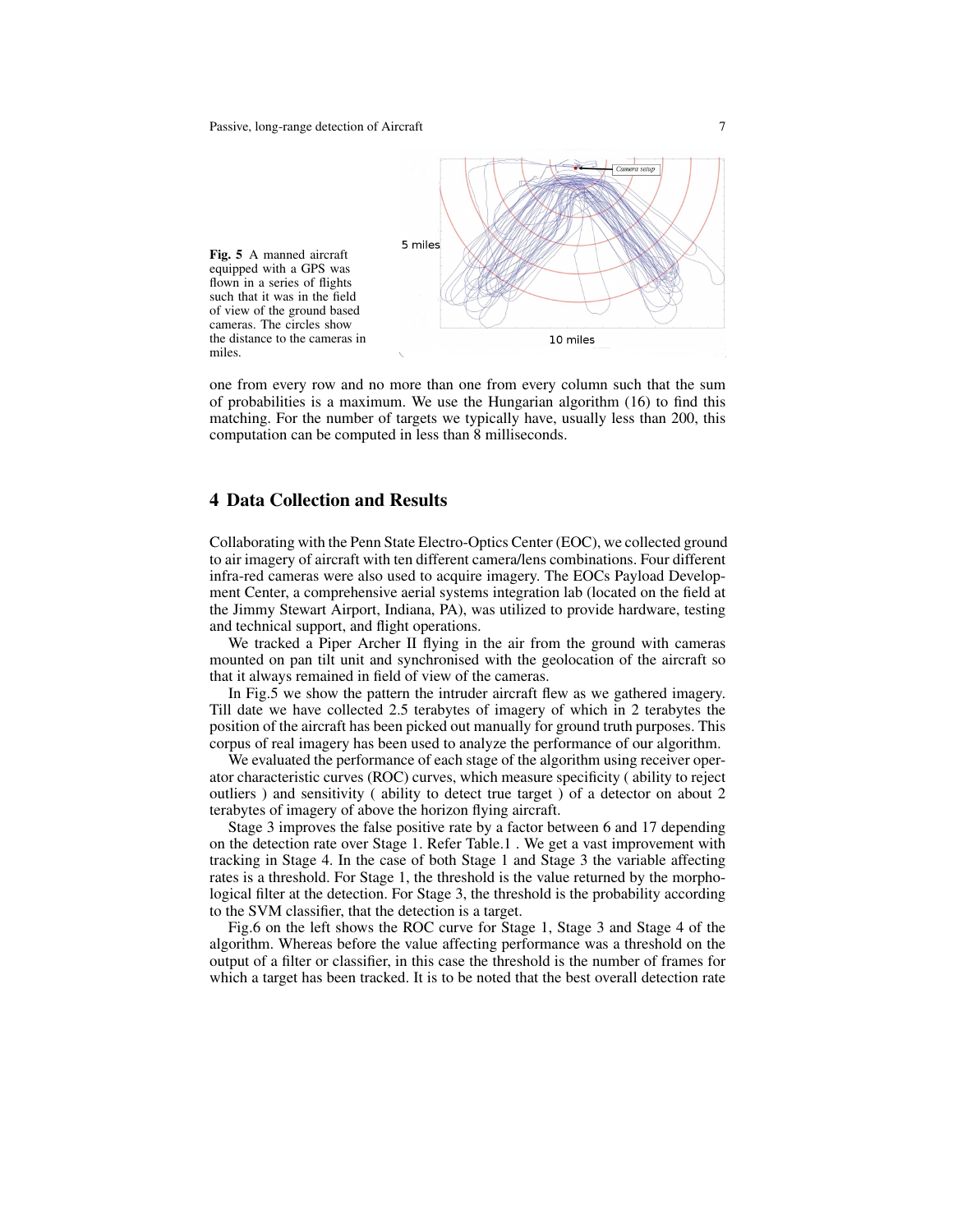Table 1: Shows the number of false positives per frame for Stage 1 and Stage 3 as a function of the true positive percentage. Stage 3 reduces the false positive rate by a factor between 6 and 17 times as Stage 1

| $ {\rm TP}\% $ | Stage 1<br><b>FP/frame</b> | Stage 3<br><b>FP/frame</b> | <b>FP Reduction</b><br>Factor |
|----------------|----------------------------|----------------------------|-------------------------------|
| 95%            | 120                        | 20                         | $5.9\times$                   |
| 90%            | 66                         | 3.9                        | $17\times$                    |
| 80%            | 14                         | 1.0                        | $14\times$                    |
| 70%            |                            | 0.66                       | $12\times$                    |
|                | 62                         | 0.56                       | $11 \times$                   |



Fig. 6: Figure on the left shows the ROC curve for true positive and false positive for the 3 main stages of the algorithm on 4 mp imagery. The curve for Stage 4 shows almost perfect detection rate with a false positive rate of as low as 0.02 per frame. Figure on the right shows the effect of varying the minimum number of frames that a potential target has to be tracked for before being declared as a target in Stage 4. This curve is very flat as most true positives have long tracks and false positives have short tracks.

of Stage 4 is higher than the best overall detection rate of Stage 3, even though it is based on the output of Stage 3. We believe that this is a temporal effect, in that detections that are intermittently below threshold, are picked up by the tracker. The detection rate decreases slightly at closer ranges. This is due to the fact that the algorithms were not optimized for close ranges.

Fig.6 on the right shows the effects of the variance of the minimum number of frames that a potential target has to be tracked for before being declared as a target. The points on the curve are the number of frames that a target has to have been tracked for, for it to be declared a possible target. In our experiments we let this threshold go up to 30 frames, at which point the false positive rate was 0.014 FP/frame and detection rate was 92%. It is to be noted that this curve is very flat. Most of the true positives have long tracks and almost all outliers have short tracks.

Overall there is a significant decrease in the number of false positives per frame. We add to Table.1 the results of Stage 4 and present them in Table.2. The entries for detection rates below 95% are not filled in because we chose not to evaluate the threshold frames beyond 30. If we had, the detection rate would have eventually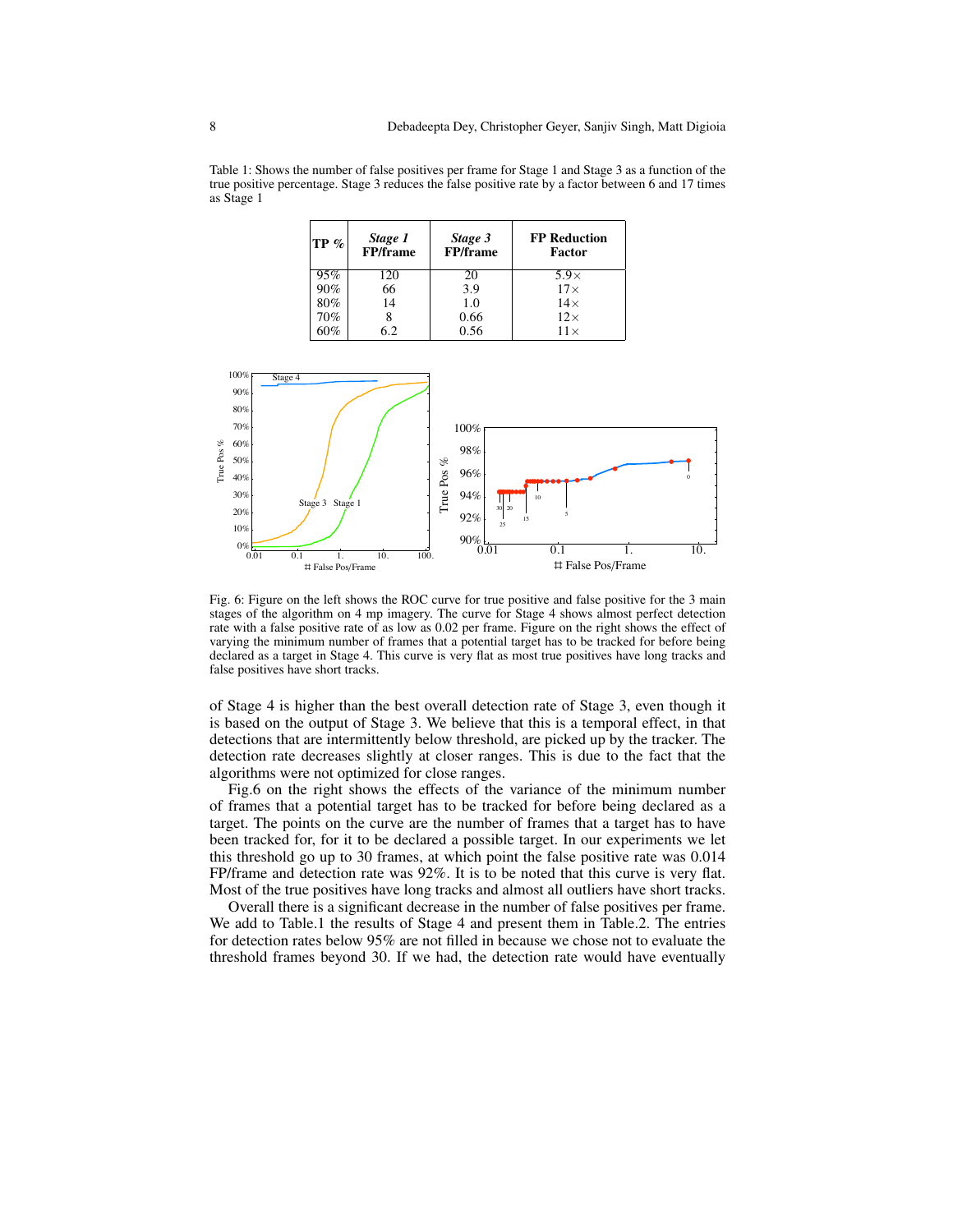fallen. We find that tracking in Stage 4 improves the false positive rate by a factor of over 500 times over Stage 3.

Table 2: Performance of various stages of the algorithm. Stage 4 achieves a false positive reduction rate of 571 times over Stage 1

| $ {\rm TP}\% $ | Stage 1<br><b>FP/frame</b> | Stage 3<br><b>FP/frame</b> | Stage 4 FP/frame | <b>FP</b> Reduction<br>Factor |
|----------------|----------------------------|----------------------------|------------------|-------------------------------|
| 97%            |                            |                            |                  |                               |
| 95%            | 120                        | 20                         | 0.035            | $571\times$                   |
| 90%            | 66                         | 3.9                        |                  |                               |
| 80%            | 14                         | 1.0                        |                  |                               |
| 70%            |                            | 0.66                       |                  |                               |
| 60%            | 6.2                        | 0.56                       |                  |                               |

We found a reasonable compromise in false positive and true positive rate when we insisted that targets be tracked for at least 10 frames. Then the overall detection rate was 95%, the false positive rate was 0.05 false positives per frame. The detection rate is nearly 100% between 2.5 and 3.75 miles.

About 80% of the false positives that made it through the tracking of at least 10 frames were items that are of interest to collision avoidance. Most of the false positives were birds or landmarks on the ground that were not segmented out by the horizon detector (e.g. an antenna in the distance). These targets are of interest and could be considered useful.

We have developed and demonstrated a vision based algorithm that achieves a reasonable false positive rate of approximately 98% out to 5 statute miles and a false positive rate of 1 in every 50 frames which exceeds the FAA (8) regulatory requirement of reliable detection out to 3 statute miles.

#### 5 Future Work

Currently, our system detects bearing to targets that must be avoided. An important extension will be to estimate range to the target so that precise maneuvers can be planned. We are currently investigating active ranging systems that can be pointed at potential targets, to estimate range and further reduce false positives.

Fusing infrared imagery with visible spectrum imagery and collecting below horizon imagery are areas we need to address.

Although the current algorithm takes about 0.8 seconds per 4 mp frame on an AMD Athlon X2 3800+ processor, most of the computation is image processing and hence amenable to parallelization. Specialized hardware like Digital Signal Processors are promising.

All of the above issues affect how a collision detection and warning system should be designed so as to cover the desired field-of-regard.